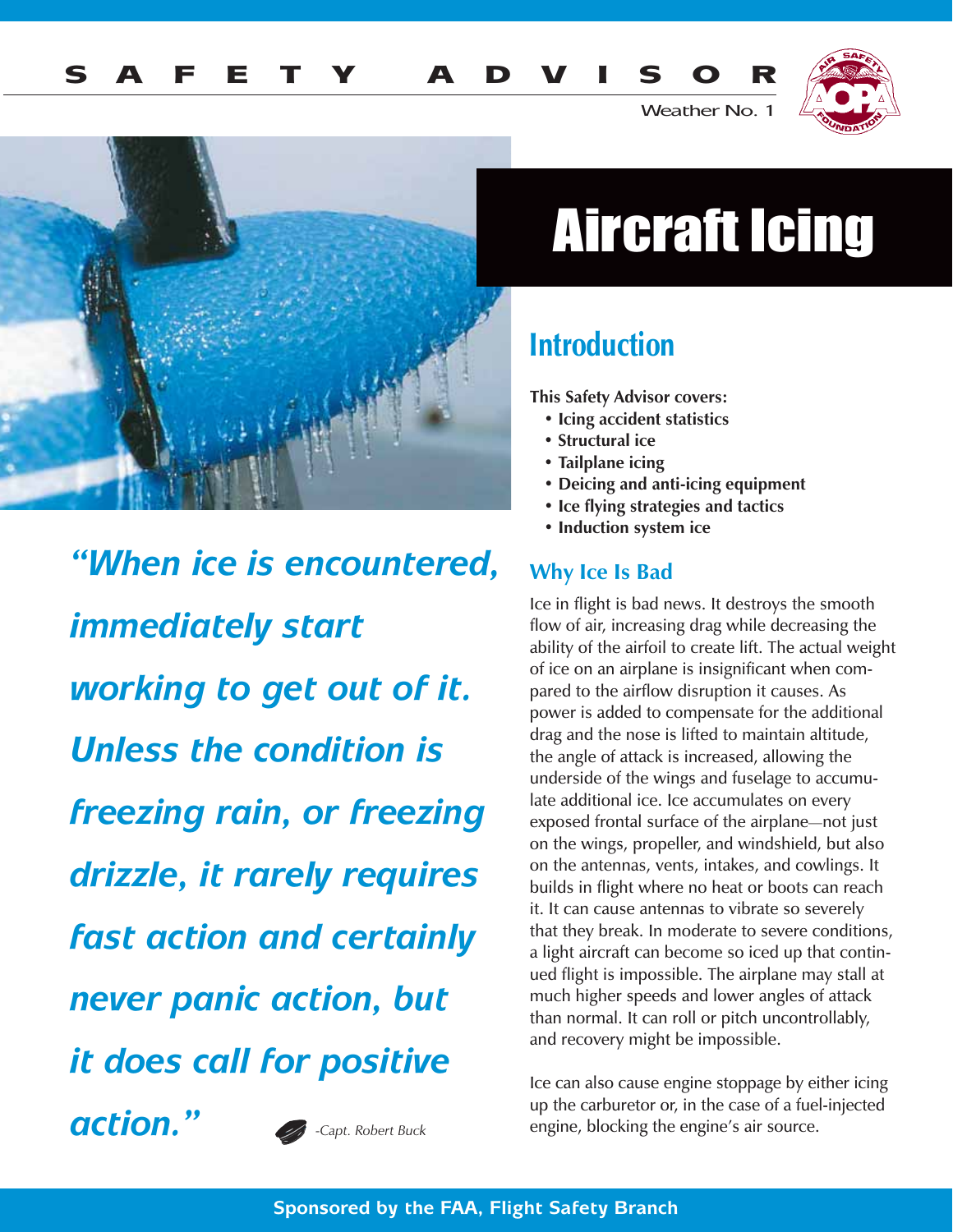#### **Kinds of Ice and Their Effects on Flight**

Structural ice is the stuff that sticks to the outside of the airplane. It is described as rime, clear (sometimes called glaze), or mixed.

- Rime ice has a rough, milky white appearance, and generally follows the contours of the surface. Much of it can be removed by deice systems or prevented by anti-ice.
- Clear (or glaze) ice is sometimes clear and smooth, but usually contains some air pockets that result in a lumpy, translucent appearance. The larger the accretion, the less glaze ice conforms to the shape of the wing; the shape is often characterized by the presence of upper and lower "horns." Clear ice is denser, harder, and more transparent than rime ice, and is generally hard to break.
- Mixed ice is a combination of rime and clear ice.

Ice can distort the flow of air over the wing, diminishing the wing's maximum lift, reducing the angle of attack for maximum lift, adversely affecting airplane handling qualities, and significantly increasing drag. **Wind tunnel and flight tests have shown that frost, snow, and ice accumulations (on the leading edge or upper surface of the wing) no thicker or rougher than** **a piece of coarse sandpaper can reduce lift by 30 percent and increase drag up to 40 percent. Larger accretions can reduce lift even more and can increase drag by 80 percent or more.** Even aircraft equipped for flight into icing conditions are significantly affected by ice accumulation on the unprotected areas. A NASA study (NASA TM83564) showed that close to 30 percent of the total drag associated with an ice encounter remained after all the protected surfaces were cleared. Nonprotected surfaces may include antennas, flap hinges, control horns, fuselage frontal area, windshield wipers, wing struts, fixed landing gear, etc.

Some unwary pilots have, unfortunately, been caught by surprise with a heavy coating of ice and no plan

| <b>Icing Risk</b>                                                         |                                                                                                                                                                                  |
|---------------------------------------------------------------------------|----------------------------------------------------------------------------------------------------------------------------------------------------------------------------------|
| <b>Cumulus Clouds Stratiform Clouds Rain and Drizzle</b>                  |                                                                                                                                                                                  |
| $0^{\circ}$ to -20 $^{\circ}$ C<br>$32^\circ$ to $-4^\circ$ F             | $0^\circ$ to -15 $^\circ$ C<br>$0^{\circ}$ C and below<br>$\frac{1}{2}$ 0°C and below<br>$\frac{1}{2}$ 32°F and below<br>$\frac{1}{2}$ 0° to -15 °C<br>$\frac{1}{2}$ 32° to 5 °F |
| -20 $^{\circ}$ to -40 $^{\circ}$ C<br>Med.<br>$-4^\circ$ to $-40^\circ$ F | $-15°$ to $-30°$ C<br>Med.<br>$5°$ to -22°F                                                                                                                                      |
| $\langle$ than -40 $^{\circ}$ C<br>$ than -40 °F$                         | $<$ than -30 $^{\circ}$ C<br><b>NO</b><br>$<$ than -22 $\degree$ F                                                                                                               |



Source: AOPA Air Safety Foundation accident database

**Icing risk**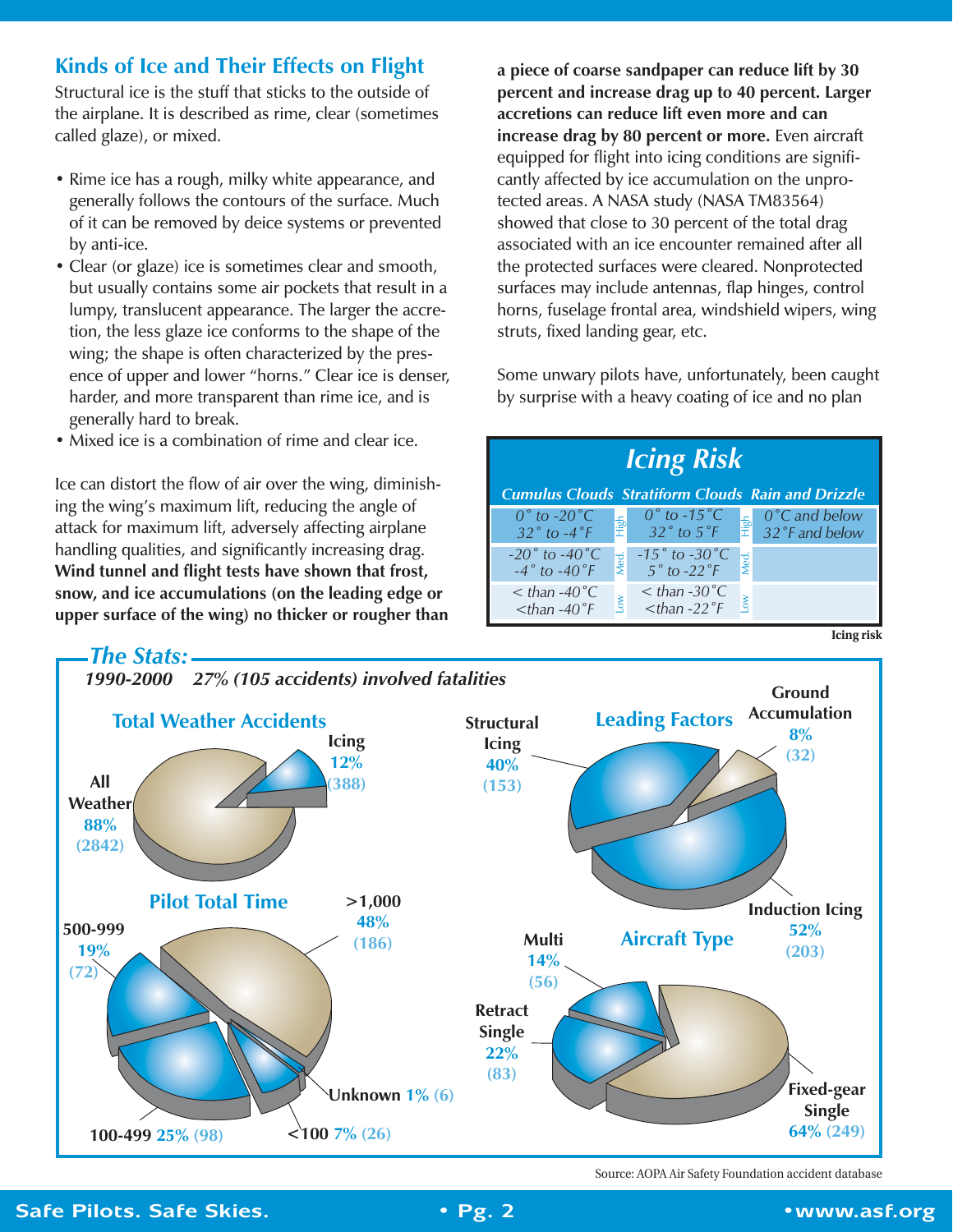of action. Many pilots get a weather briefing and have little or no idea how to determine where icing may occur. However, pilots can learn enough basic meteorology to understand where ice will probably be waiting after they get their weather briefing. The pilot can then formulate an ice-avoidance flight plan before ever leaving the ground.

Ice can form on aircraft surfaces at 0 degrees Celsius (32 degrees Fahrenheit) or colder when liquid water is present. Even the best plans have some variables. Although it is fairly easy to predict where the large areas of icing potential exist, the accurate prediction of specific icing areas and altitudes poses more of a quandary. Mountains, bodies of water, wind, temperature, moisture, and atmospheric pressure all play everchanging roles in weather-making.



**Icing potential, November-March**

All clouds are not alike. There are dry clouds and wet clouds. Dry clouds have relatively little moisture and, as a result, the potential for aircraft icing is low. North Dakota, because of its very cold winters, is often home to dry clouds. However, winter in the Appalachians in Pennsylvania and New York often brings a tremendous amount of moisture with the cold air and lots of wet clouds that, when temperatures are freezing or below, are loaded with ice. The Great Lakes are a great moisture source. The origin of a cold air mass is a key to how much supercooled water the clouds will carry. If the prevailing winds carry clouds over water, they will probably be wet. The chart above shows some of the areas of high icing potential. Heavy icing conditions may sometimes occur in the low-risk areas shown on the map above.

Fronts and low-pressure areas are the biggest ice producers, but isolated air mass instability with plenty of moisture can generate enough ice in clouds to make light aircraft flight inadvisable.

Freezing rain and drizzle are the ultimate enemy that can drastically roughen large surface areas or distort airfoil shapes and make flight extremely dangerous or impossible in a matter of a few minutes. Freezing rain occurs when precipitation from warmer air aloft falls through a temperature inversion into below-freezing air underneath. The larger droplets may impact and freeze behind the area protected by surface deicers.

Freezing drizzle is commonly formed when droplets collide and coalesce with other droplets. As the droplets grow in size, they begin to fall as drizzle. Both freezing rain and drizzle can fall below a cloud deck to the ground and cause ice to form on aircraft surfaces during ground operations, takeoff, and landing if the surface temperature is below freezing (Porter J. Perkins and William J. Rieke, In-Flight Icing. Ohio, 1999).

Along a cold front, the cold air plows under the warm air, lifting it more rapidly and resulting in the formation of moist cumulus. Along a warm front, the warmer air tends to slide over the colder air, forming stratus clouds conducive to icing. As you approach the front, the clouds build quickly and the clear air between layers rapidly disappears.

Freezing rain and freezing drizzle, including freezing drizzle aloft, are sometimes found in the vicinity of fronts. If you choose to fly through the front, be sure that it does not contain freezing rain or freezing drizzle and other hazardous weather conditions such as embedded thunderstorms. You should plan on flying



**Fly the shortest route through a front**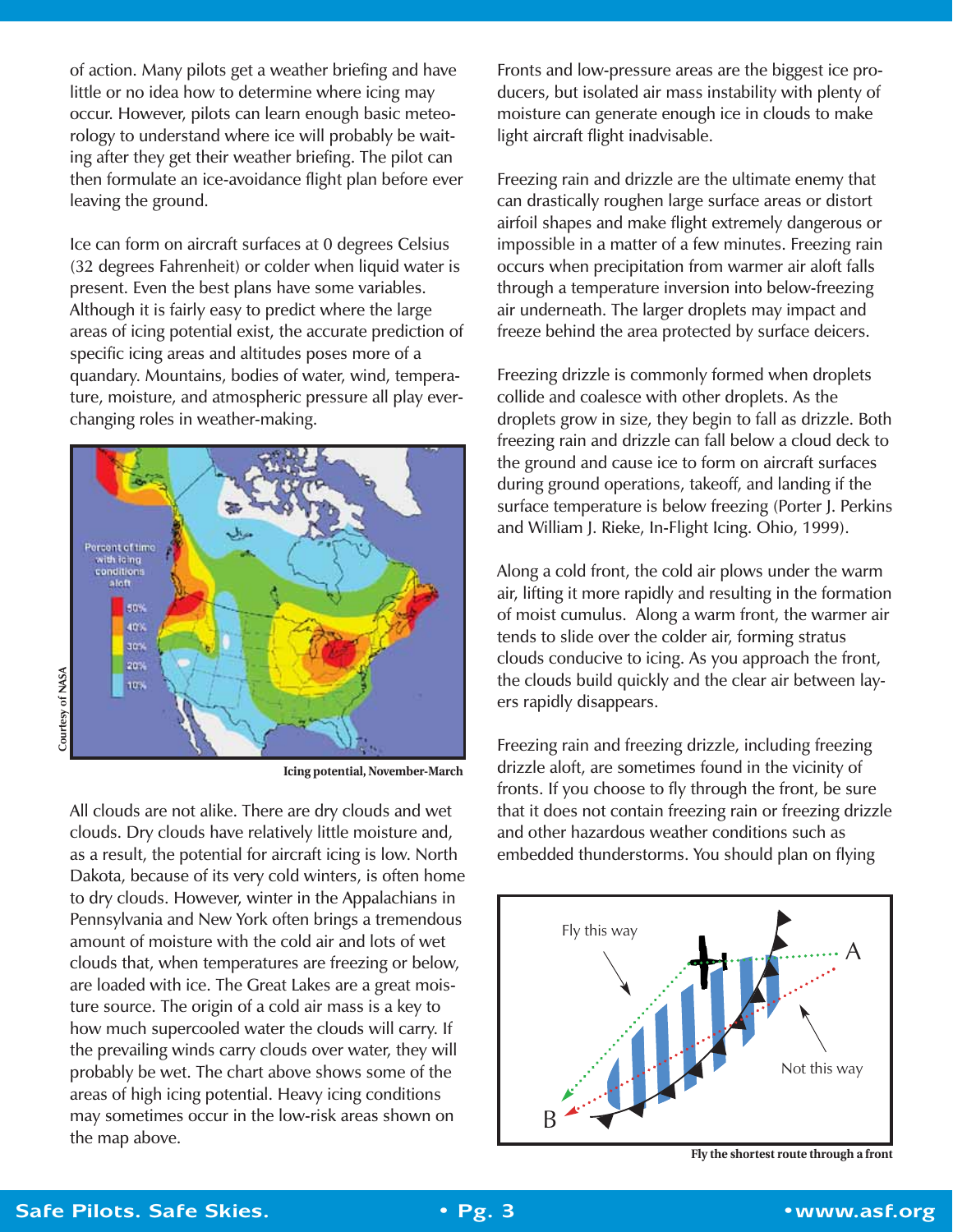the shortest route through the front instead of flying the length of the front.

#### **Structural Ice**

How quickly a surface collects ice depends in part on its shape. Thin, modern wings will be more critical with ice on them than thick, older wing sections. The tail surfaces of an airplane will normally ice up much faster than the wing. If the tail stalls due to ice and the airflow disruption it causes, recovery is unlikely at low altitudes. Several air carrier aircraft have been lost due to tail stalls. It also happens to light aircraft but usually isn't well documented.

Since a tail stall is less familiar to many pilots, it is emphasized in this advisor, but a wing stall is the much more common threat, and it is very important to correctly distinguish between the two, since the required actions are roughly opposite.

#### **Wing Stall**

The wing will ordinarily stall at a lower angle of attack, and thus a higher airspeed, when contaminated with ice. Even small amounts of ice will have an effect, and if the ice is rough, it can be a large effect. Thus an increase in approach speed is advisable if ice remains on the wings. How much of an increase depends on both the aircraft type and amount of ice. Consult your AFM or POH.

Stall characteristics of an aircraft with ice-contaminated wings will be degraded, and serious roll control problems are not unusual. The ice accretion may be asymmetric between the two wings. Also, the outer part of a wing, which is ordinarily thinner and thus a better collector of ice, may stall first rather than last.

#### **Effects of Icing on Roll Control**

Ice on the wings forward of the ailerons can affect roll control. Wings on general aviation (GA) aircraft are designed so that stall starts near the root of the wing and progresses outward, so the stall does not interfere with roll control of the ailerons. However, the tips are usually thinner than the rest of the wing, so they are the part of the wing that most efficiently collects ice. This can lead to a partial stall of the wings at the tips, which can affect the ailerons and thus roll control.

If ice accumulates in a ridge aft of the deice boots but forward of the ailerons, this can affect the airflow and interfere with proper functioning of the ailerons. If aileron function is impaired due to ice, slight forward pressure on the elevator may help to reattach airflow to the aileron.

#### **What Is a Tail Stall?**

The horizontal stabilizer balances the tendency of the nose to pitch down by generating downward lift on the tail of the aircraft. When the tail stalls, this downward force is lessened or removed, and the nose of the airplane can severely pitch down. Because the tail has a smaller leading edge radius and chord length than the wings, it can collect proportionately two to three times more ice than the wings and, often, the ice accumulation is not seen by the pilot. (Perkins and Reike, In-Flight Icing)





**Tail stalls — loss of lift from horizontal tail**

#### **Recognizing and Recovering from a Tail Stall**

You are likely experiencing a tail stall if:

- The pitch control forces become abnormal or erratic when flaps are extended to any setting.
- There is buffet in the control column (not the airframe).

Recovery from a tail stall is exactly opposite the traditionally taught wing stall recovery. Remember, in a tail stall recovery air flow must be restored to the tail's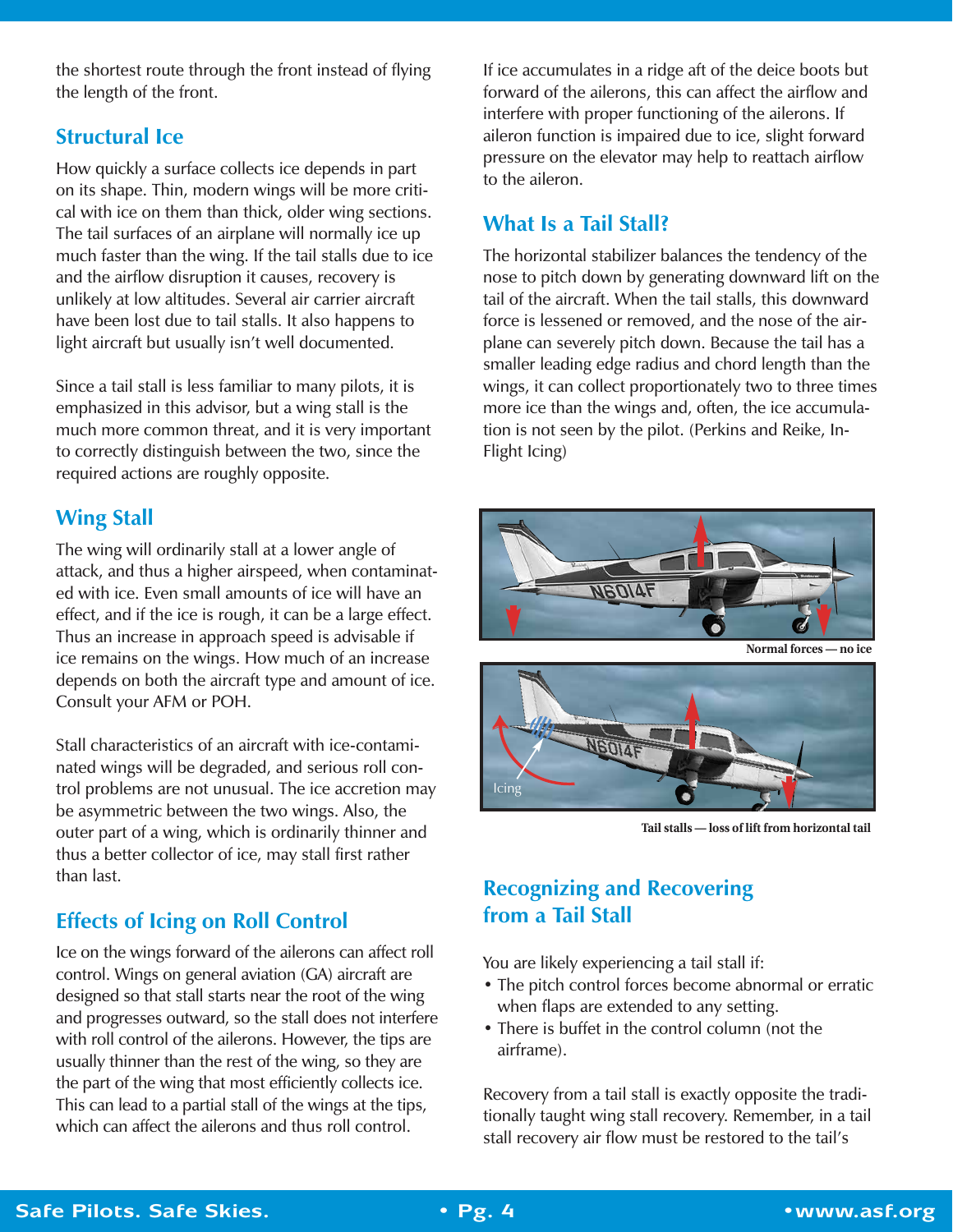lower airfoil surface, and in a wing stall recovery air flow must be restored to the wing's upper airfoil surface.

Here is how to recover from a tail stall:

- Immediately raise flaps to the previous setting.
- Pull aft on the yoke. Copilot assistance may be required.
- Reduce power if altitude permits; otherwise maintain power.
- Do not increase airspeed unless it is necessary to avoid a wing stall.

#### **Is Your Aircraft Approved?**

There are two kinds of aircraft*—*those that are FAA approved for flight in icing conditions and those that are not. Icing approval involves a rigorous testing program, and relatively few light aircraft carry this approval. From a legal perspective, aircraft that do not have all required ice protection equipment installed and functional are prohibited from venturing into an area where icing conditions are known. There are some legal issues beyond the scope of this publication regarding what constitutes "known" ice. We will focus on the operational and safety issues. Partial equipage, such as a heated propeller or windshield, does not prepare an aircraft for flight in icing conditions; it only makes the escape a little easier.



**In-flight wing leading edge ice formation**

Most light aircraft have only a heated pitot tube, and without full approval for flight in icing, their crosscountry capability in cooler climates during late fall, winter, and early spring is limited.

In addition to the wings, other parts of the aircraft can ice up quickly. A completely blocked pitot tube due to an inoperative heater will cause the airspeed indicator to function like an altimeter. As the aircraft climbs, so does the airspeed. As the aircraft descends, so does

the airspeed indication. A Boeing 727 crew neglected to turn on pitot anti-ice, stalled, and crashed the jet when they thought it was going into an overspeed condition because of the high indicated airspeed during climbout.

In certain icing conditions, control surfaces may bind or jam when the pilot really needs full control authority. Ice-approved aircraft have been tested with significant ice accumulations on all control surfaces to ensure no binding occurs. If you look closely at some approved aircraft, you will see space around the edges of control surfaces to allow ice to build up without interfering with their movement.

Unheated fuel vents can become blocked, which may lead to fuel starvation. Fuel tanks, especially bladder types, may collapse because air is unavailable to replace the used fuel. The engine may stop.

A number of accidents occurred when flights had successfully negotiated the en route phase and approach, but the pilot could not see ahead well enough to land through an iced-up windshield.



**Mixed ice formation on wing leading edge**

Invariably, the question comes up as to how much ice a particular non-approved aircraft can carry. The answer is, no one knows because it has never been tested. Without an approved icing package, you become the test pilot. We don't recommend betting your life on the local airport sage who may have been in ice a few times and is prepared to dispense all the

**Photo credit: NASA**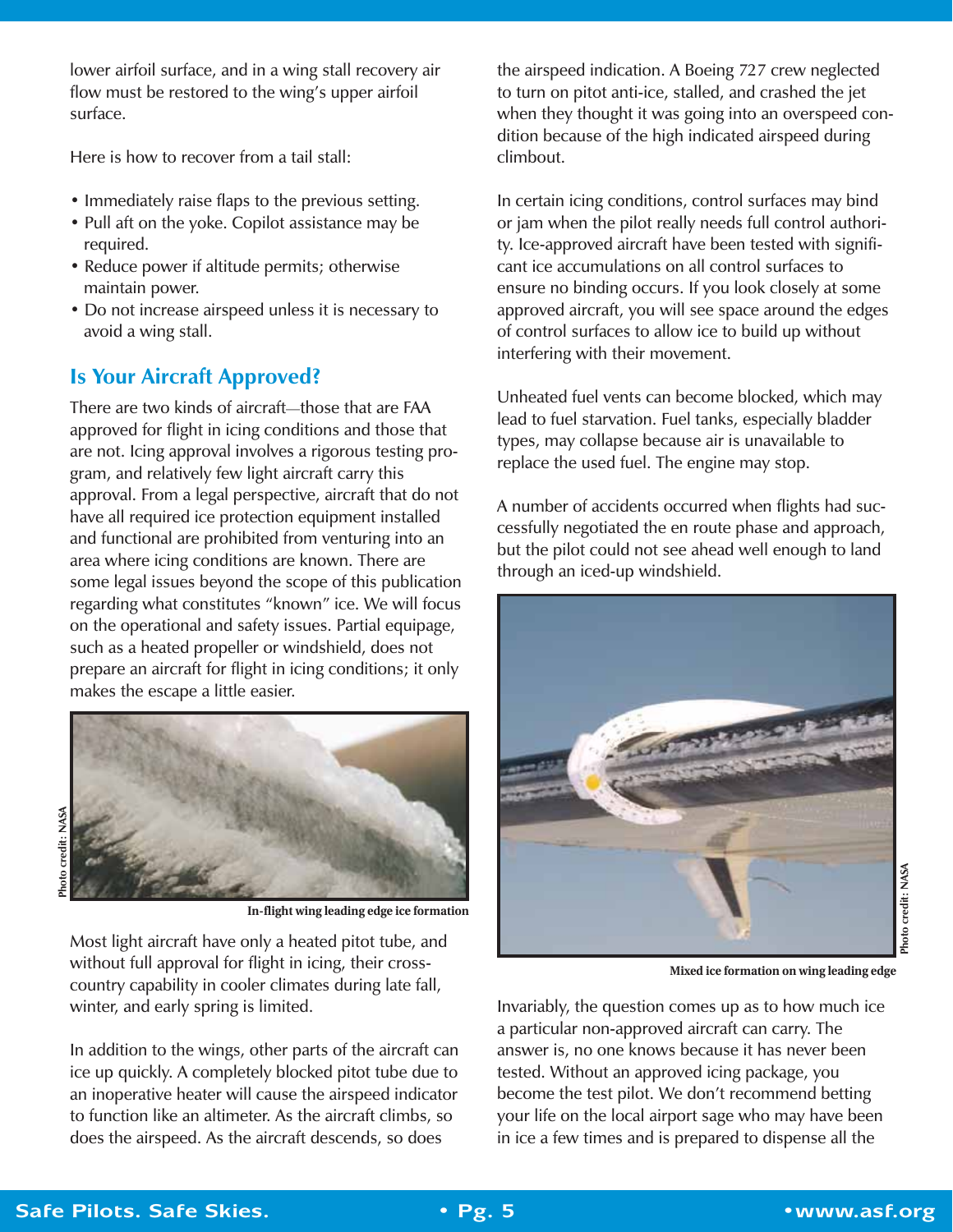free advice you're willing to gamble on. You and your passengers deserve better. The best course of action is to exit the icing condition immediately.

Any guidance given on flying in icing conditions is intended for aircraft that are certified for flight in known icing conditions. Non-certified aircraft MUST exit icing conditions IMMEDIATELY.

#### **Deicing and Anti-Icing Equipment**

Many aircraft have some, but not all, the gear required for approved flight into icing conditions. In some cases, the equipment has been added as an after-market modification. Although it may give the pilot more time to escape an icing encounter, it has not been tested in the full range of conditions and, therefore, does not change the aircraft's limitation prohibiting flight into icing. Plan to avoid icing conditions, but if you experience unexpected ice buildup, use the equipment to escape*—*do not depend on it for prolonged periods, particularly in moderate or heavier ice.

**Anti-Icing** is turned on before the flight enters icing conditions. Typically this includes carburetor heat, prop heat, pitot heat, fuel vent heat, windshield heat, and fluid surface deicers (in some cases).

**Deicing** is used after ice has built up to an appreciable amount. Typically this includes surface deice equipment.

**Propeller Anti-Icers:** Ice often forms on the propeller before it is visible on the wing. Props are treated with deicing fluid applied by slinger rings on the prop hub or with electrically heated elements on the leading edges.

**Wing Deicer and Anti-Icing Systems:** There is presently one type of wing deicer*—*boots*—*and two anti-icing systems*—*weeping wing systems (fluid deice systems) and heated wings*—*that are commonly used in general aviation today. For the most part, general aviation aircraft equipped to fly in icing conditions use boots and, to a lesser extent, weeping wings. Hot wings are typically found on jets and will not be discussed in this publication.



**Alcohol (inset) and electrically heated prop anti-ice equipment**

**Boots** are inflatable rubber strips attached to and conforming to the leading edge of the wing and tail surfaces. When activated, they are pressurized with air and they expand, breaking ice off the boot surfaces. Then suction is applied to the boots and they return to their original shape. A persistent myth holds that if the boots are cycled too soon after an icing encounter they may expand the ice layer instead of breaking it off. Then when the boots deflate, a "bridge" of ice remains that cannot be shed during the next inflation cycle. Although some residual ice may remain after a boot cycle, "bridging" does not occur with any modern boots. Pilots can cycle the boots as soon as an ice



**Goodrich pneumatic boots**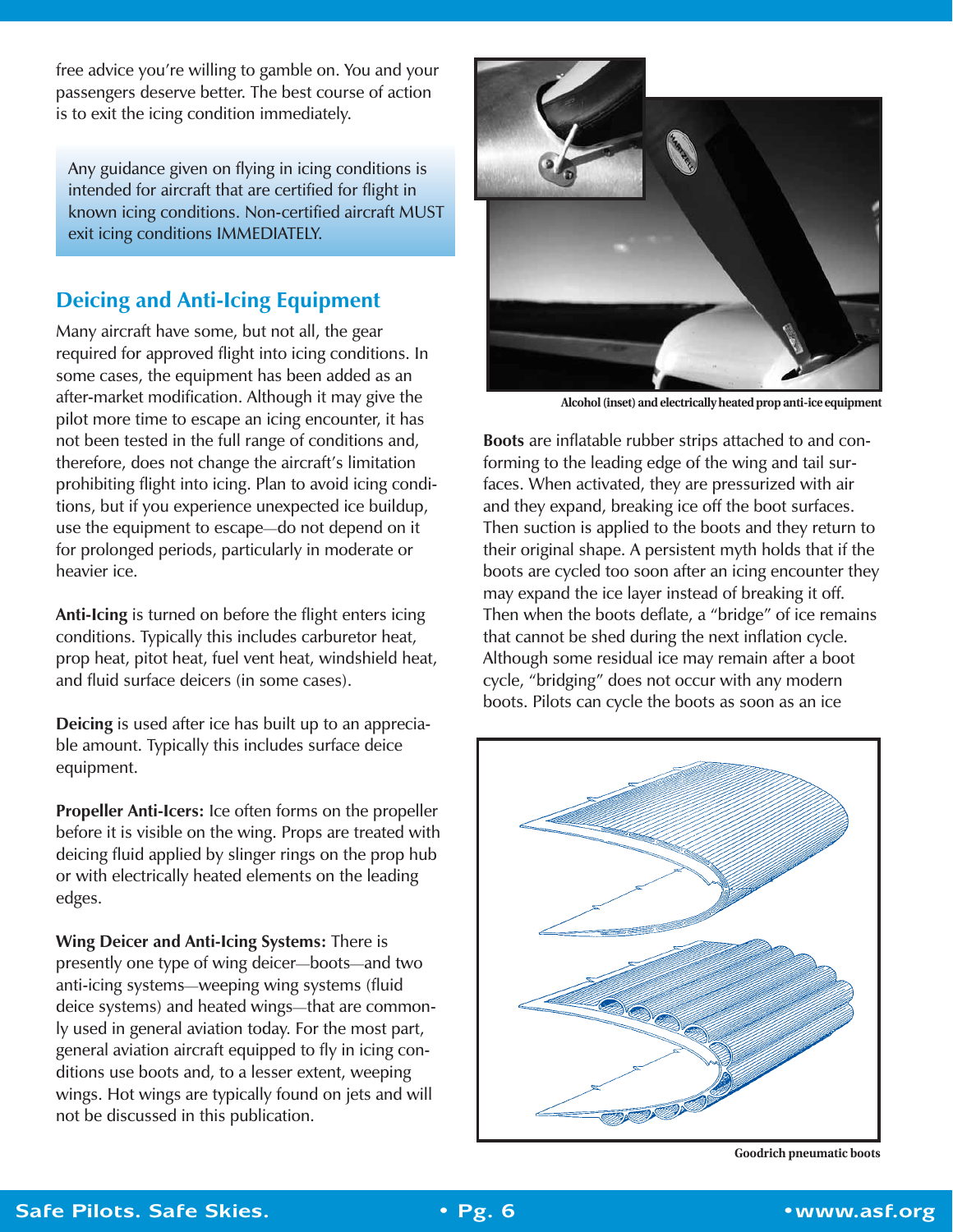accumulation is observed. Consult the POH for information on the operation of boots on your aircraft.

**Weeping wing** deicing systems pump fluid from a reservoir through a mesh screen embedded in the leading edges of the wings and tail. Activated by a switch in the cockpit, the liquid flows all over the wing and tail surfaces, deicing as it flows. It can also be applied to the prop and windshield.



**TKS patented alcohol deicer system**

**Windshield Anti-Icers:** Because being able to see for landing is critical, there are two systems used in light aircraft. An electrically heated windshield, or plate, or a fluid spray bar located just ahead of the pilot's windshield is used to prevent ice. Another method is the windshield defroster. This is never acceptable by itself



**Electrically heated windshield**

on approved aircraft, but for the rest of us, it's the only source of ice prevention that may keep at least a small area of the windshield clear enough to peer through during an inadvertent icing encounter.

**Carburetor Heat/Alternate Air:** Carburetor heat is recommended for most carbureted engines when throttling back from cruise power and may be used during

snow or rain and in clouds with near-freezing temperatures. The POH should be consulted for proper carburetor heat operation. Fuel-injected engines depend on airflow as well, and if the primary air intake ices, an alternate air door either opens automatically or is activated by the pilot to keep the engine running.

#### **"Ice Flying": The Strategy**

Smart "ice flying" begins on the ground. For VFR flight operations, with the exceptions of freezing rain, freezing drizzle, and carburetor icing, staying clear of the clouds by a safe margin solves the icing problem. For pilots choosing to go IFR, it becomes more complicated.

Use the many resources available to you: television; the Direct User Access Terminal (DUAT) system; Flight Service stations; ADDS (Aviation Digital Data Service); found online at http://adds.aviationweather. noaa.gov/; AOPA Online; and Aviation Weather Center's current icing potential (CIP), http://aviationweather.gov. Continue to request pilot reports (pireps)*—*and make some of your own*—*along your route if you suspect icing to be a potential problem.

For more information about pireps, visit ASF's Web site to participate in the interactive SkySpotter® program, www.asf.org/skyspotter.

Ask the right questions, and remember that conditions that appear to be similar to weather you've dealt with before may be much different.

**Where are the fronts?** Know the big picture because most ice is in fronts and low-pressure centers.

**Where are the fronts moving?** Where will they be when I depart and when I arrive? Check "upstream" weather reports and trends. If the destination is Cincinnati, what's the weather in Indianapolis 100 miles to the northwest? Remember that forecasts are not guarantees and plan accordingly.

**Where are the cloud tops?** You cannot climb through a front with tops to 30,000 feet. For most light non-turbocharged aircraft, once the tops reach 8,000 feet, climbing is no longer an option. Once on top, can you stay on top? Expect much higher clouds over mountains.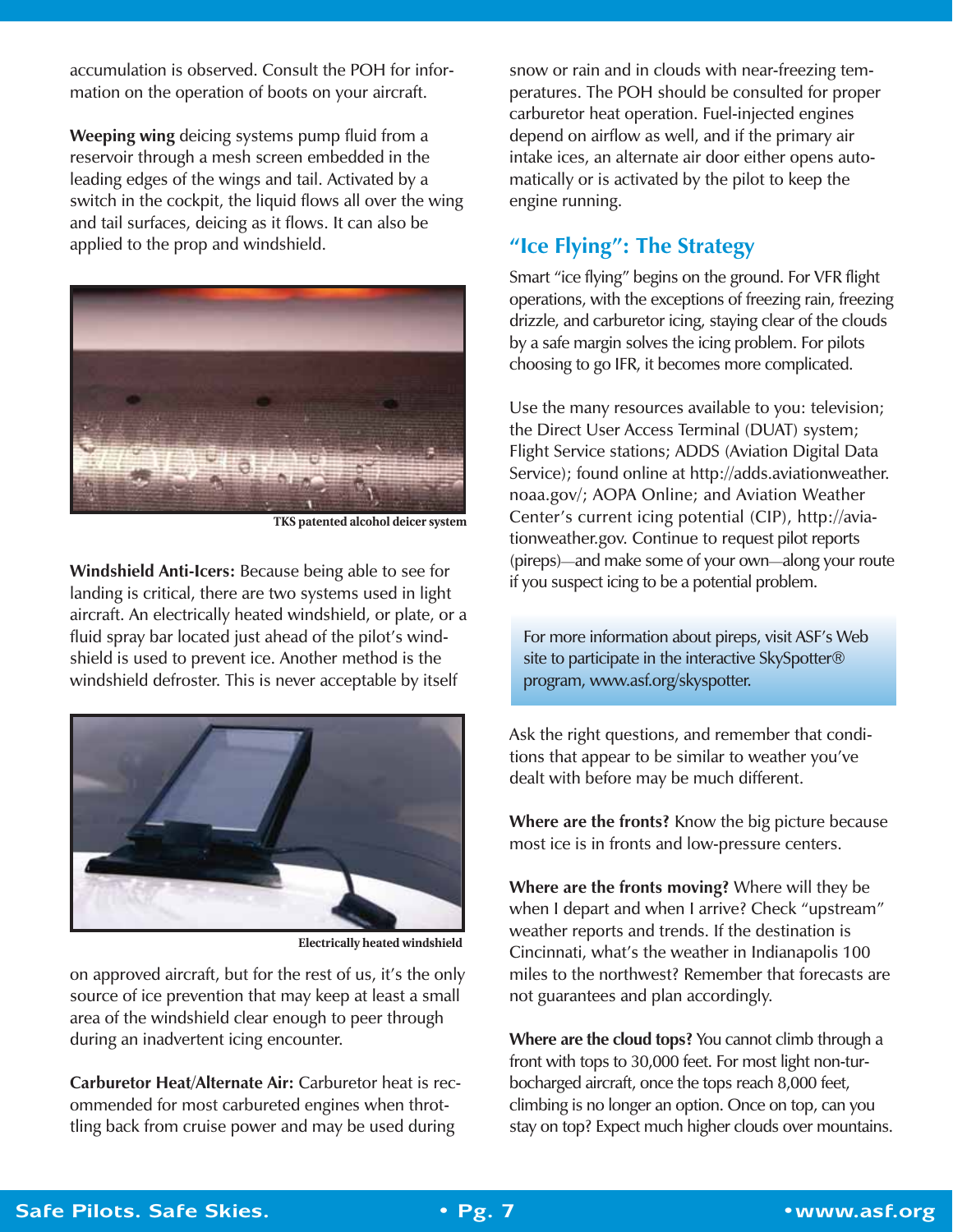**Where are the cloud bases?** Below the clouds where freezing rain or freezing drizzle is not present, there will be no structural icing.

**Where is the warm air?** If the freezing level is high enough above the IFR minimum en route altitude (MEA), the flight may be feasible. However, air traffic control may not be able to guarantee you the MEA due to traffic or conflicts with other sectors. If it's freezing on the surface and the clouds are close to the surface and more than a few thousand feet thick, it is foolish to attempt to climb through to clear conditions on top.

**Air mass clouds or frontal clouds?** Know the difference between air mass clouds and frontal clouds. Frontal clouds are usually indicative of large areas of significant weather, so an aircraft flying through frontal clouds can be exposed to icing conditions for a longer period of time. Air mass clouds may have snowshowers but do not have large areas of steady snow. Unless you are flying in the mountains, steady snow or rain means significant weather is building.

With the exceptions of freezing rain and freezing drizzle, the only way to gather structural ice is in an actual cloud. Flying in snow or between cloud layers will not cause structural ice, although wet snow may adhere to the aircraft.

**What alternate routes are available?** Flying the flatlands with lower MEAs is likely to provide much better weather, a smoother ride, and less ice than the same trip over the mountains. Detour if necessary. Avoid flying south through a front that is 200 miles long when you could fly west and be through it in 35 miles.

**What are the escape routes?** At any time during a flight where structural ice is a possibility, you need an alternate plan of action. That could be a climb, descent, 180-degree turn, or immediate landing at a nearby airport. It will depend on traffic, terrain, cloud conditions, visibility, and availability of suitable airports. Quickly tell ATC you are in ice and want out. Ask for a higher or lower altitude or a 180-degree turn. If ATC won't let you climb due to traffic, let them know that you are willing to accept a climb at any heading.

**What pireps are available?** Pay particular attention to pireps. Because icing is forecast for extremely broad

areas, pireps may be the only information you'll have as to where the ice is actually occurring. They tell you what the conditions really were at a particular time in a specific place. Think about whether those conditions are likely to be duplicated during your flight. How will you handle it? What are your escape plans?

Pireps are individual judgment calls, so having several for the same area will usually result in a better picture. Be prepared for surprises if you rely on just one pirep. The type of aircraft making the pirep is also critical. When jets or turboprops report moderate ice or worse, that's a mandate for light aircraft to plan a different strategy immediately. Turbine-powered airplanes are equipped for flight into icing conditions and have much higher performance to punch through an icing layer quickly. A "light" ice report from turbine aircraft may mean moderate ice for you. How old is the pirep? Weather moves and changes, so a report more than 45 minutes old may be of limited use.

Remember to visit ASF's Web site to participate in the interactive SkySpotter® program, www.asf.org/skyspotter.

The *Aeronautical Information Manual* (AIM) defines how in-flight icing should be reported when filing a pirep:

- Trace: Ice becomes perceptible. Rate of accumulation is slightly greater than the rate of sublimation.
- Light: The rate of accumulation may create a problem if flight is prolonged in this environment (over one hour). Occasional use of deicing/anti-icing equipment removes/prevents accumulation. It does



**Clear ice formation on wing leading edge**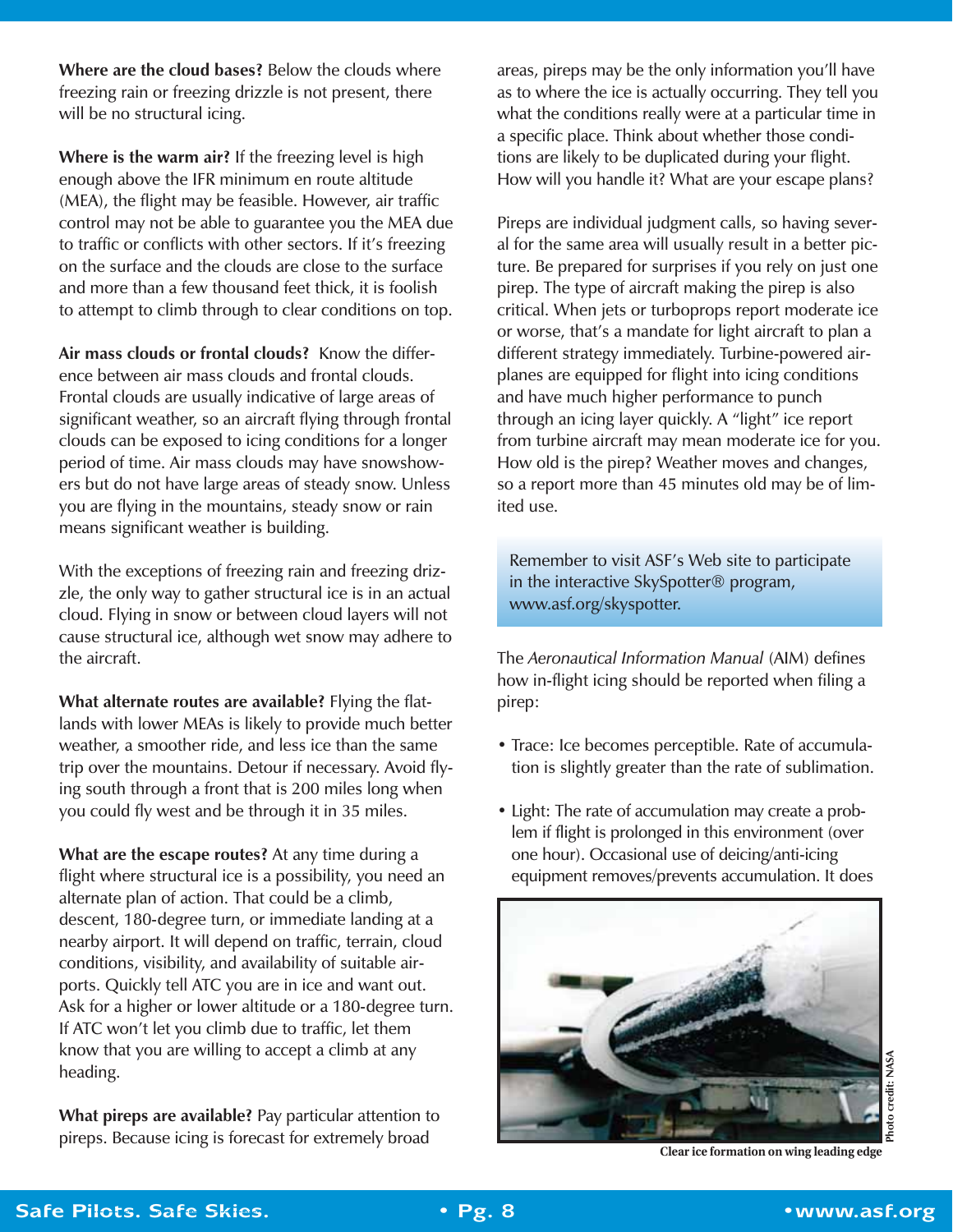not present a problem if the deicing/anti-icing equipment is used.

- Moderate: The rate of accumulation is such that even short encounters become potentially hazardous and use of deicing/anti-icing equipment or flight diversion is necessary.
- Severe: The rate of accumulation is such that deicing/anti-icing equipment fails to reduce or control the hazard. An immediate flight diversion is necessary.

#### **"Ice Flying": The Tactics**

**(In-flight portions of this section are intended for aircraft that are certified for flight into known icing conditions. Non-certified aircraft must exit any icing conditions immediately.)**

#### **Preflight**

Carry extra fuel. In icing conditions, extra power is needed because of increased aerodynamic drag and/or because carburetor heat is used. Fuel consumption will increase.

Other than extra fuel, keep the aircraft as light as possible. The more weight to carry, the slower the climb and the more time spent in ice.

Remove all frost, snow, or ice from the wings. There is no point in starting the day with two strikes against you. Every winter there are "frostbitten" pilots who crash as a result of guessing how much frost their aircraft will carry. A perfectly clean wing is the only safe wing. Don't count on blowing snow off when taking off. There could be some nasty sticky stuff underneath the snow. If you think it's light enough to blow off, it should be very easy to brush off before starting. Do it!



The propeller(s) must be dry and clean. Check the controls to be sure there is freedom of movement in all directions.

Check the landing gear (especially retractables) and clean off all accumulated slush. Wheelpants on fixed-gear aircraft should be removed in winter operations because they are slush collectors. Be sure to check wheel wells for ice accumulation. This is always a good idea after taxiing through slush.

Be sure that deice and anti-ice equipment works. When was the last time you actually checked the pitot heat for proper functioning?

#### **Taxiing**

Taxi slowly on icy taxiways. The wind may become a limiting factor because the ability to steer and counteract weathervaning tendencies is poor. Tap the brakes lightly and briefly. Hard braking pressure will lock the wheels, resulting in a skid. If the runup area is slick, it may be impossible to run the engine up without sliding. It might be better to stop on the taxiway, leave room to slide, and watch where you're going. If there is a dry patch of pavement, stop there to do the runup.

Make sure the wing tips and tail are clear of any snow piled up along the edge of the taxiways.

#### **Departure**

Know where the cloud bases and the tops are, and check for recent pireps. If you encounter icing conditions, have a plan either to return to the departure airport or climb above the ice. If you decide to return, be sure you can safely fly the approach in the existing weather conditions. In either case, advise ATC you will need clearance to proceed as soon as possible. If there is heavy traffic, there may be some delay. If you don't factor this into the plan, you are not prepared.

You may want to cycle the landing gear after takeoff to help shed ice from the landing gear.

During climb, even though you are anxious to get out of icing, do not climb too steeply because ice Remove all frost, snow, or ice from the wings can form on the underside of the wing behind the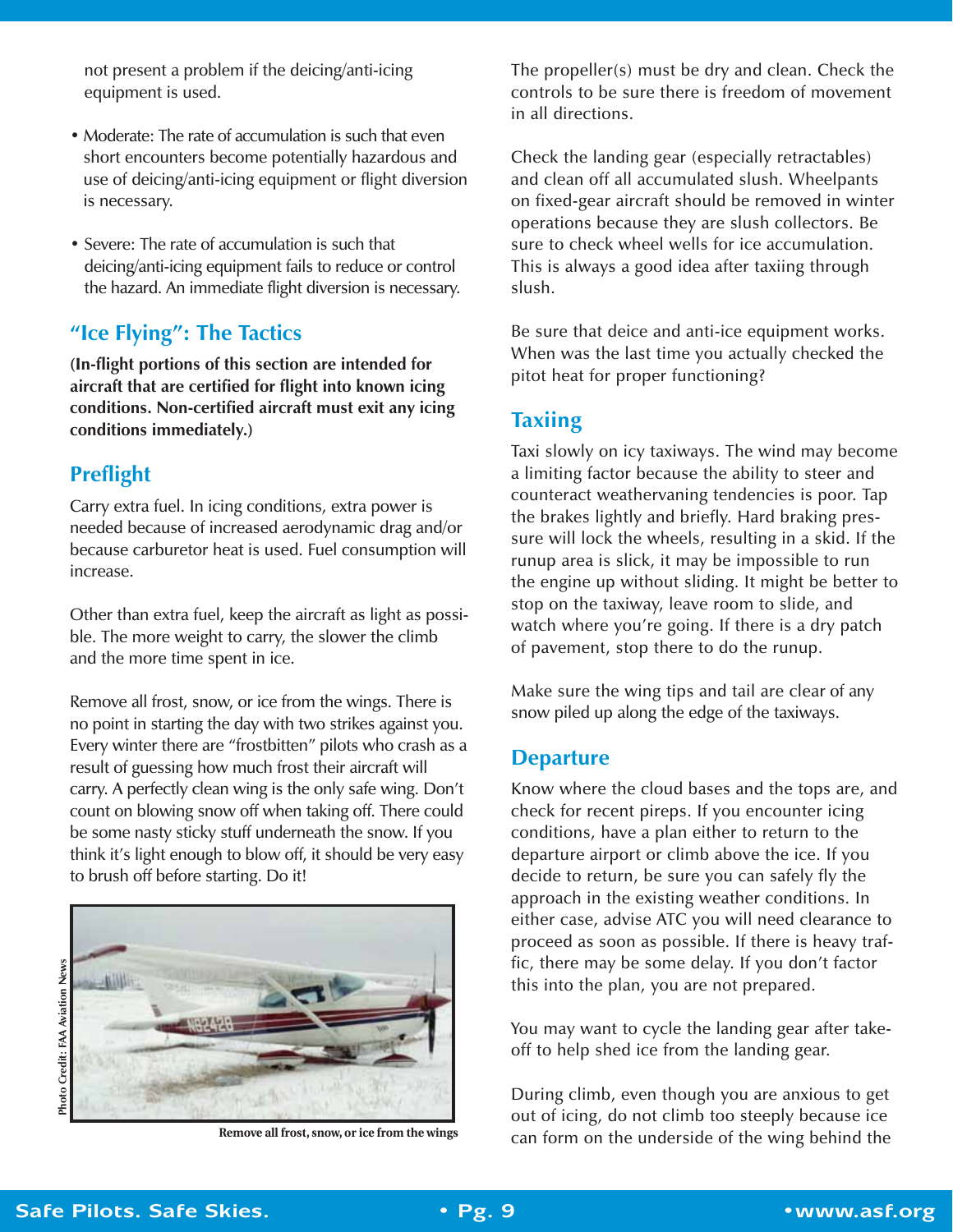

**Ice can cause antennas to vibrate so severely that they break**

boot. Remember that as the ice accumulates on the underside of the wing, drag increases, sometimes dramatically. Do not lose control of the aircraft.

#### **En Route**

Make pireps as you go and ask for them en route. Talk to ATC and flight service about any weather developments or forecast changes. All the cautions about pireps mentioned earlier apply here.

Airspeed is a key to measuring ice accumulation. If normal cruise speed is 140 KIAS and you notice the airspeed has dropped to 130 KIAS, it's time to exit immediately. If you can't climb or descend, then a 180-degree turn is the only option, and that will result in a loss of at least another 10 KIAS until you're out of the ice. A 20-knot drop in airspeed is plenty. Add power to increase airspeed, since stall speed margins shrink with speed loss. Speed discipline is essential in icing conditions. The lower the performance of the aircraft, the less airspeed loss can be tolerated. Remember, an aircraft not certified for flight into icing conditions should start working to get out of those conditions at the first sign of ice.

At the first sign of ice accumulation, decide what action you need to take and advise ATC. Do you know where warmer air or a cloud-free altitude is? If you need to modify your route to avoid ice, be firm with ATC about the need to change altitude or direction as soon as possible. Don't wait until the situation deteriorates; start working with ATC early. If you need to declare an emergency to solve the problem, do it. This is a far better alternative than crashing.

#### **Immediate: A Word to Live By**

Pilots are invariably better judges of their flight environment than controllers, but sometimes pilots have difficulty expressing their predicament to ATC. We want to exit icing conditions as soon as possible, but ATC may delay our request for any number of reasons. Now there is a way, short of declaring an emergency, for pilots to get expeditious handling. Requesting an immediate climb, descent, or turn lets the controller know that unless the request is handled quickly an emergency situation will likely develop.

If you're on top of a cloud layer and can stay on top, ask ATC for a climb well before getting into the clouds. Icing is much worse in the tops of the clouds. If you're in the clouds and the temperature is close to freezing, ask for a top report ahead. This tells you whether going up is a better option than descending. In a low-power aircraft, climbing through a 3,000 foot icing layer to get on top is chancy.

If flying around mountains, be extra cautious. The air being lifted up the mountain slopes by the wind (called orographic lifting) is known to produce moderate to severe icing conditions.



**Be extra cautious when flying around mountains**

Expect severe icing potential when flying over or when downwind of the Great Lakes and other large bodies of water. The air is extremely moist, and if the temperatures are freezing or below, the clouds can be loaded with ice.

Do not use the autopilot when in icing conditions. It masks the aerodynamic effects of the ice and may bring the aircraft into a stall or cause control problems. The situation can degrade to the point that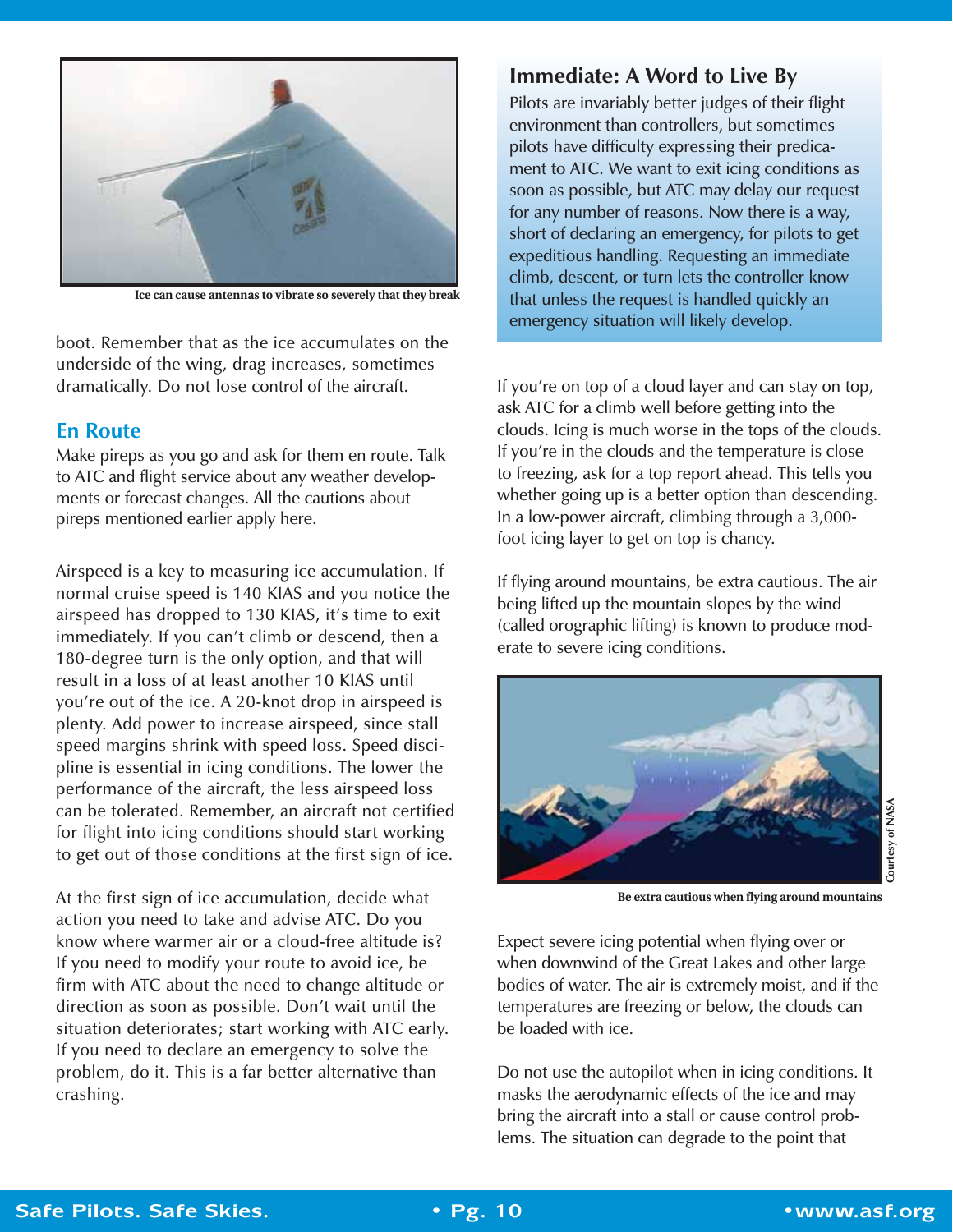autopilot servo control power is exceeded, disconnecting the autopilot. The pilot is then faced with an immediate control deflection for which there was no warning or preparation.

In 1994, an ATR 72 crashed in Roselawn, Indiana, during a rapid descent after an uncommanded roll excursion while on autopilot. The airplane was in a holding pattern in freezing drizzle and was descending to a newly assigned altitude. The NTSB determined that one of the probable causes of this accident was "loss of control, attributed to a sudden and unexpected aileron hinge moment reversal that occurred after a ridge of ice accreted beyond the deice boots… Had ice accumulated on the wing leading edges so as to burden the ice protection system, or if the crew had been able to observe the ridge of ice building behind the deice boots… It is probable that the crew would have exited the conditions." A contributing factor was the lack of information in the flight manual about autopilot operation during such conditions.

#### **Approach and Landing**

Most icing accidents occur in the approach and landing phases of flight.

If on top of ice-laden clouds, request ATC's permission to stay on top as long as possible before having to descend.

When carrying ice do not lower the flaps. The airflow change resulting from lowering the flaps may cause a tail with ice accretion to stall.

Remember the stall speed is increased when carrying a load of ice, and the stall margin is reduced when you slow to land. If the aircraft is iced up, carry extra power and speed on final approach*—*at least 10 to



20 knots more speed than usual. Do not use full flaps when carrying this extra speed, or a tail stall may occur. Remember, speed discipline is essential in icing conditions. Most icing accidents occur when the aircraft is maneuvering to land. Be very cautious of turns. The stall potential is high.

If you have a choice of airports, use the longest runway possible, even if it means renting a car to get home. A 3,000-foot strip is not the place to go when carrying ice, even though it might be twice the runway you normally use. Because of increased airspeed and a no-flap configuration, the landing distance will be much longer than normal. If there is ice aloft, frequently there may be ice on the runway as well, which greatly increases stopping distance.

If you are unfortunate enough to have an inadvertent icing encounter in an aircraft without windshield anti-ice, turn the defroster on high to possibly keep a portion of the windshield clear. Turn off the cabin heat if that will provide more heat to the windshield.

If the windshield is badly iced, open the side window and attempt to scrape away a small hole using an automotive windshield ice scraper, credit card, or other suitable object. You may damage the windshield, but the alternative could be much worse. Do not lose control of the aircraft when removing ice from the windshield.

#### **Induction System Ice**

Not all aircraft ice is structural; induction icing is the cause of many accidents. There are two kinds of induction system icing: carburetor icing, which affects engines with carburetors, and air intake blockage, which affects both carbureted and fuelinjected engines. Induction icing accidents top the charts as the number one cause of icing accidents, comprising a whopping 52 percent. (See chart on page 2.)

Unless preventive or corrective measures are taken, carburetor icing can cause complete power failure. In a normally aspirated engine, the carburetion process can lower the temperature of the incoming air as much as 60 degrees Fahrenheit. If the moisture content is high enough, ice will form

**Glaze ice**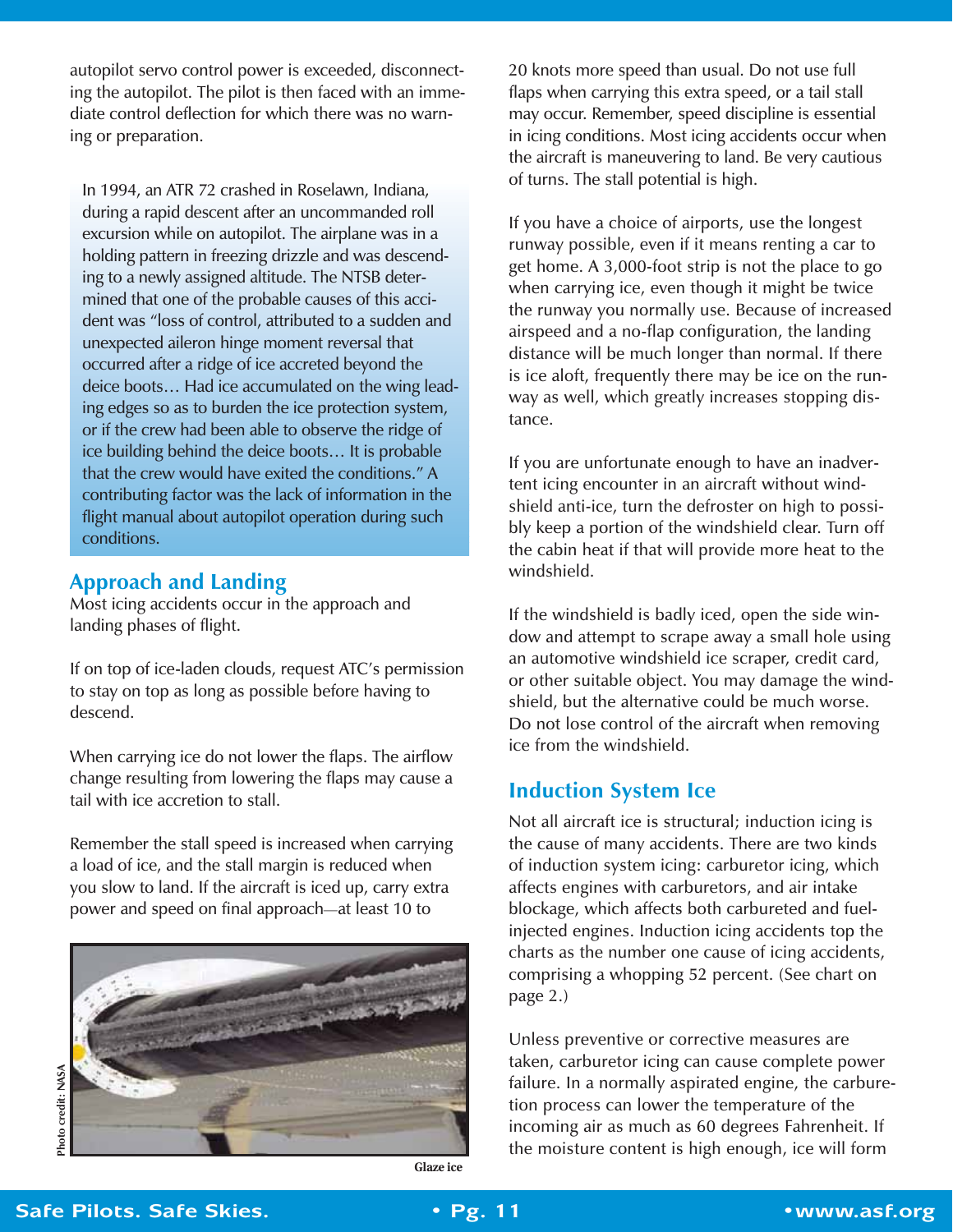on the throttle plate and venturi, gradually shutting off the supply of air to the engine. Even a small amount of carburetor ice will result in a power loss, indicated by reduced rpm with a fixed-pitch propeller and a loss of manifold pressure with a constant-speed propeller, and may make the engine run rough.



**Carburetor icing**

It is possible for carburetor ice to form even when the skies are clear and the outside air temperature is as high as 90 degrees Fahrenheit, if the relative humidity is 50 percent or more particularly when engine rpm is low. This is why, when flying most airplanes with carbureted engines, students are drilled to turn on the carburetor heat before making a significant power reduction. Carburetors can, however, ice up at cruise power when flying in clear air and in clouds. The envelope for the most severe buildups of carburetor ice is between 60 and 100 percent relative humidity and 20 to 70 degrees Fahrenheit.

At the first indication of carburetor ice, apply full carburetor heat and LEAVE IT ON. The engine may run rougher as the ice melts and goes through it, but it will smooth out again. When the engine runs smoothly, turn off the heat. (If you shut off the carburetor heat prematurely, the engine will build more ice*—*and probably quit because of air starvation.) The engine rpm should return to its original power setting. If the rpm drops again, fly with the carb heat on. Do not use partial heat.

With carburetor heat on, the hot air is less dense, so the mixture becomes richer, and as a result, the rpm will drop a bit further. Lean the mixture, and most of the rpm loss should return. If you don't lean, fuel consumption increases. A number of fuel exhaustion accidents have resulted from miscalculations.

If carburetor heat is used for landing and you decide to go around, advance the throttle smoothly, then remove the carb heat. This will ensure all available power for takeoff.

Fuel-injected engines have no carburetor and, therefore, no carburetor ice problem. However, when conditions are favorable for structural ice, fuelinjected engines can lose power and even fail if the air filter and intake passages are blocked by ice. (This can also occur in airplanes with carburetors.) At the first sign of power loss, activate the alternate induction air door or doors. When these doors open, intake air routes through them, bypassing the iceblocked normal induction air pathway. Many alternate induction air systems activate automatically; these designs use spring-loaded doors. Suction in an ice-blocked air intake draws these alternate air doors open. Some older fuel-injected airplanes have alternate air doors that must be manually opened. Knobs or levers have to be physically moved to the open position in order for alternate air to reach the engine. Check the POH for your airplane to find out how and when to use this system.

Note: Both carburetor heat and alternate air sources use unfiltered air. They should be closed when on the ground, unless conditions are conducive to engine icing while taxiing.

#### **Just a Little Ice**

By Jim Schlick, CFI and retired B-52 radar navigator

(The following story shows why a non-certified aircraft MUST exit icing conditions immediately if they are inadvertently encountered. The pilot delayed in exiting the icing conditions, and in just a couple of minutes disaster almost resulted.)

This story began as an attempt to get some actual IMC for an aspiring instrument pilot. He would fly; I would file IFR and instruct. We had a well-equipped C-172 with the 180-horsepower conversion avail-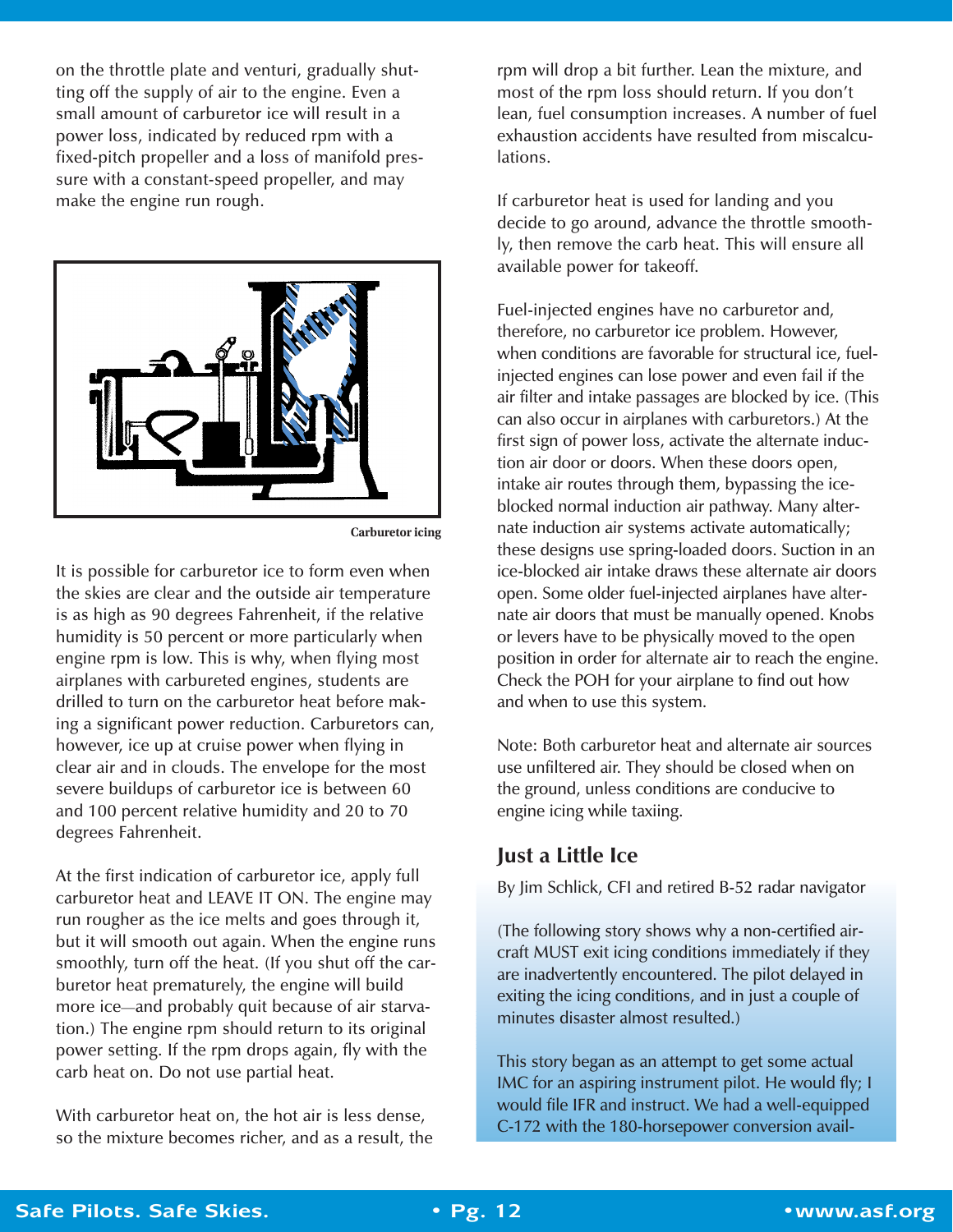able. The weather and our schedules matched on Saturday, November 8. Conditions seemed ideal. There was warm, moist air over most of Minnesota, with a southerly flow and widespread low-overcast conditions. A slow-moving cold front lay across northwestern Minnesota and was forecast to reach the St. Cloud area that evening.

We departed at 10 a.m. on a flight from St. Cloud to Duluth, planning to complete the return leg before 3 p.m. That Saturday morning, St. Cloud, Duluth, and all en route reporting stations had surface temperatures of 35 to 38 degrees Fahrenheit. Sky conditions were overcast at 600 to 1,000 feet. Visibility below the overcast was four to six miles in mist and haze. Winds aloft were out of the southwest, and forecast freezing levels were 6,000 feet. We had two pireps that indicated the cloud deck along our route was about 2,000 feet thick with no mention of icing. The only icing forecast was along the cold front in northwestern Minnesota.

We picked up an IFR clearance to 4,000 feet and departed. The instrument student climbed through the overcast at St. Cloud. Because we were IMC, we had the pitot heat on. I watched the outside temperature; it held at 35 degrees through the climb. There was moisture in the clouds; water beads were forming and rolling back off the Skyhawk's wing strut. Leveling at 4,000 put us 200 feet above the tops in brilliant sunshine. The temperature read 38 degrees.

Our clearance was St. Cloud-Mora-Duluth, and we planned to do an en route NDB approach at Mora. The NDB is on the field. The distance from St. Cloud to Mora is less than 40 nautical miles. After enjoying the sunshine for a few minutes, we requested the NDB at Mora from Center. The controller gave us 3,000 feet. As we leveled at 3,000, 15 nm southwest of Mora, we were cleared for the approach. Mora's ASOS was reporting 800 overcast, five miles in haze, and 36 degrees. Our loran was giving us distance information to the NDB.

A couple of minutes after leveling at 3,000, I noticed a trace of rime ice forming on the leading edges. I was surprised because this was not forecast, and we had climbed through the overcast 20 miles back with no problems. I was a little complacent. Though the temperature here was 32 degrees, I knew this

deck was just 2,000 feet thick, and there was warmer air above and below. I was still hoping to complete the practice approach. As we neared the NDB, still at 3,000, I realized the ice was building and that we had to leave that air mass. I told Center we were going missed approach and requested 5,000 feet direct Duluth. As soon as Center answered with the clearance, we started climbing and pulled the control for alternate static air. During this time, the rate of ice buildup increased significantly. Ice ridges formed on the windshield, and the protrusions on the leading edges grew rapidly. Then, I realized the aircraft had leveled at 3,500 feet.

The aircraft had full power, was flying at 70 knots, and was unable to climb. Incredulous, I said I would take the airplane and climb the last 300 feet to clear air. As I took the airplane, I increased the angle of attack slightly. Shortly thereafter, I began having trouble with roll control. Still IMC, the attitude indicator showed a constant left bank of 20 to 25 degrees. The rudder yawed the airplane, but would not lift the wing. Ailerons did not lift the wing. I suspected an attitude indicator failure. Then I realized the heading indicator was rotating in a constant left turn. The turn coordinator also showed a left bank. It had to be true. We were indeed flying 65 to 70 knots in a constant left bank, level at 3,500 feet, too iced up to control the bank at that airspeed. It was clear we could not climb out.

I lowered the nose and headed for the NDB. Unsure of our instruments, I asked the other pilot to continuously read out the aircraft heading from the compass while I turned to the bearings shown on the ADF and loran. I told Center we had encountered some ice and were flying the NDB 35 at Mora to a full stop. We crossed the NDB at 2,800 feet. In descending flight, we had control and the instruments worked fine. However, ice was still forming. I flew outbound for the procedure turn and let the aircraft continue to settle. When the other pilot called one minute south of the NDB, we were at 2,500 feet (300 feet below the published altitude for the procedure turn), and I noticed water streaming up the windshield. I added power, held altitude, flew a tight procedure turn, and descended to the NDB.

We broke out at 800 feet agl as expected. I gave the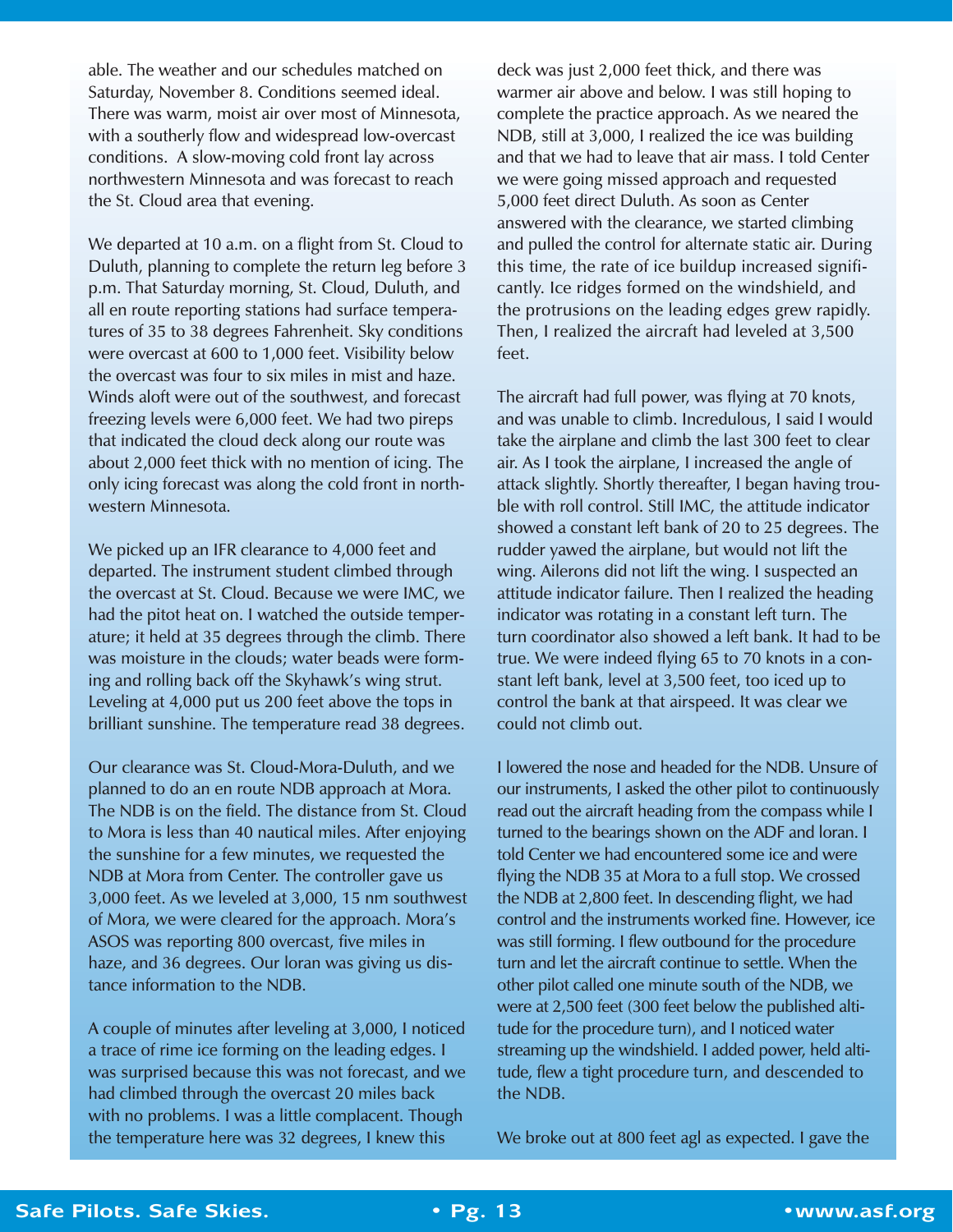airplane to the other pilot, who circled the field and landed smoothly without flaps at 80 knots. While he circled, I noticed the chunks of ice being carried away by the slipstream. On the ground, we saw horn-shaped ice formations on all the leading edges. Ice covered the center of the leading edges, then ballooned into an ice ridge three times the thickness of the attached section. To me, it looked like a large, three-sided engineering ruler attached to the leading edge of the wing at one of the three points. We called Flight Service to close our flight plan and give them our icing pirep.

Over a cup of coffee, we discussed the lessons learned. The time from the first trace to the decision to climb out was about five minutes. From that decision to the point where the aircraft stopped climbing was, perhaps, another four minutes. The rate of buildup was many times higher during the last minutes of the encounter. We reflected on the danger incurred when the aircraft went into an uncontrolled left bank during the attempted climbout. At that point, we both suspected instrument failure. Being IMC, it took all our combined skill to interpret the situation and realize that we had to increase airspeed, which required a descent. Without pitot heat, we would not have had the airspeed indicator. Could we have maintained control without airspeed? How close to the stall did we

get? The actual stall speed was anybody's guess. We decided the aircraft went into a bank because the ailerons lost effectiveness. With ice masking the ailerons and substantially increased drag on the wings, those control surfaces would no longer overcome the aircraft's left-turning tendencies at slow speed. The rudder was effective throughout this scenario. From practicing slow flight, we knew that at minimum controllable airspeeds, the rudder is more effective than ailerons.

It would have been a very dangerous approach if the icing conditions had continued to the surface. Throughout the scenario, it was reassuring to have the current ASOS and know we would break out in warmer air. The landing was not difficult, as we had forward visibility and a long runway to accommodate the required high-speed touchdown.

I will never again doubt that ice can form very quickly. I also know that a moderate amount of ice will prevent a small airplane from climbing and will impact slow-speed flight characteristics. I was reminded, again, that complacency is a dangerous flight mate*—*thinking about the warmer air above and below made me complacent enough to stay in the icing conditions until getting out required unnecessary and dangerous risks.

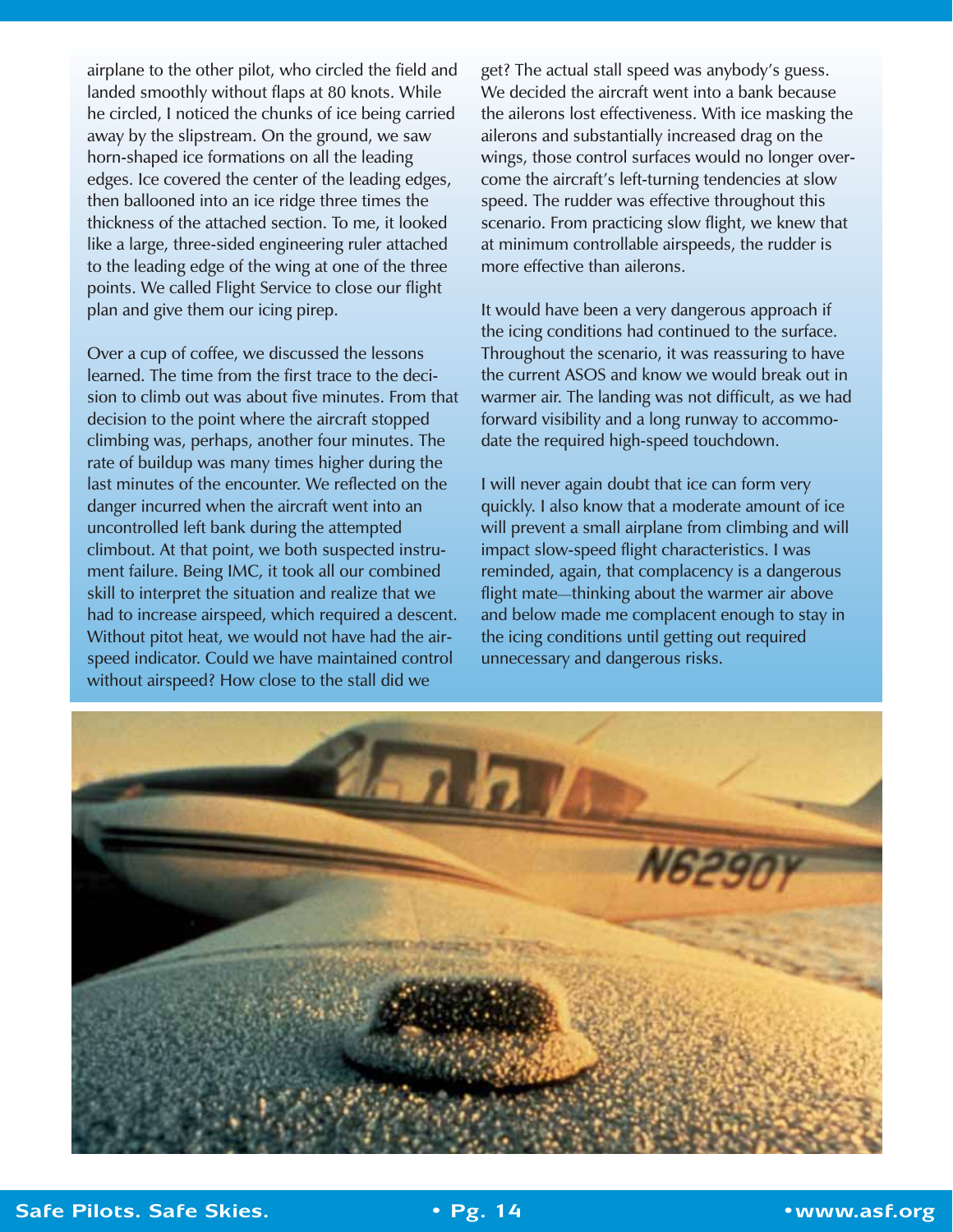

# **www.asf.org www.asf.org When it can be a sourced to an interest in the source: pit INGHAM**

## **FREE Aviation Safety Training Including:**



There's always something new that today's pilots need to know. To keep up with the ever-changing world of general aviation, you need a resource that evolves with it.

At www.asf.org, the AOPA Air Safety Foundation is evolving at the speed of aviation. Log on today to take advantage of all the FREE tools at the Internet's premier aviation online safety center — where there is always something new.

## **FREE! Available 24 Hours a Day, 7 Days a Week!**

**Safe Pilots. Safe Skies: Every Pilot's Right … Every Pilot's Responsibility**



The AOPA Air Safety Foundation 421 Aviation Way · Frederick, MD 21701-4798 1.800.638.3101